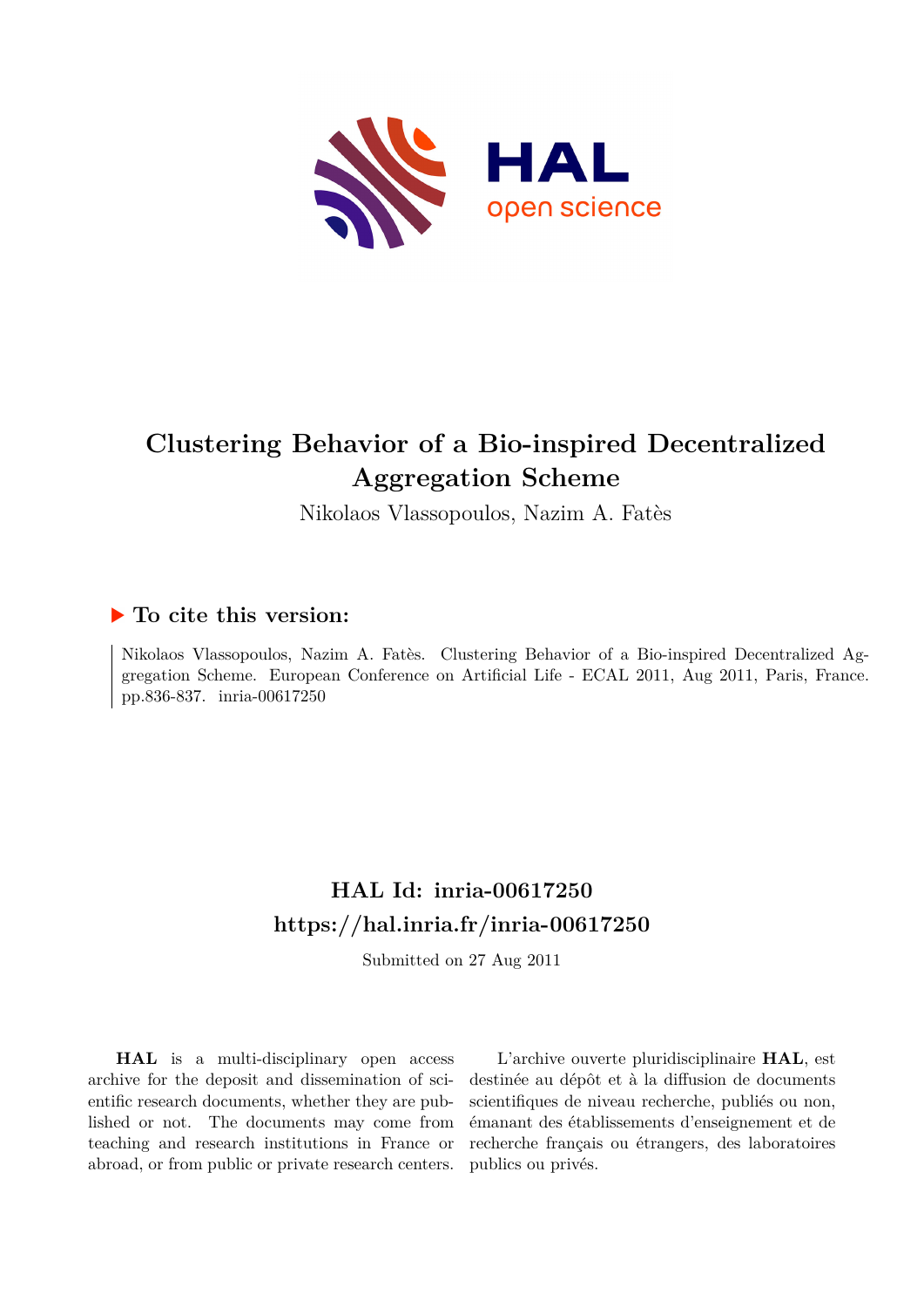## **Clustering Behavior of a Bio-inspired Decentralized Aggregation Scheme**

Nikolaos Vlassopoulos<sup>1</sup> and Nazim Fatès<sup>2</sup>

INRIA Nancy — Grand Est / LORIA MAIA Team <sup>1</sup>Nikolaos. Vlassopoulos@inria.fr,<sup>2</sup>Nazim. Fates@inria.fr

#### **Abstract**

This note reviews a bio-inspired scheme for aggregating autonomous agents in the absence of global communication or coordination, a problem that is known as *Decentralized Gathering*. We present results on the clustering behavior of the agents, as we vary the main parameter that controls the agents' aggregation. Our observations show that there exist two phenomenologically different behaviors, characterized by two different evolutions of the number of clusters with time. We relate these different behaviors to the coupling of two factors: a change in the scale of the interaction range of the agents and a change in the significance of the local fluctuations in the model.

#### **Introduction**

Assume that a large number of autonomous and *identical* agents are scattered on a plane, and that there is no global authority to coordinate their actions nor any means of global communication. The problem of gathering these agents in a small area is known as the Decentralized Gathering. This problem is known to be difficult in general and is even be impossible to solve exactly in some continuous space frameworks (Prencipe (2007)).

One approach to solving the decentralized gathering problem consists of imitating the behavior of the amoebae species *Dictyostelium discoideum* (Fatès (2010)). The main characteristic of this approach is the existence of an *active* environment that conveys simple messages among the agents, which are called *virtual amoebae*. The agents interact with the environment by either initiating the transmission of a message or by detecting the existence of messages in their local environment. These two types of interaction are the building components for a stigmergic behavior.

The virtual amoebae aggregation scheme has been shown to exhibit a rich dynamical behavior (Fatès (2010); Vlassopoulos and Fatès (2010)) and to be robust. In this note, we focus on a Cellular Automaton-based (CA) instance of the aggregation scheme, as it has been described in (Fates, 2010), and present a qualitative description of the two contrasting, clustering behaviors that can be observed in the model. As we will describe, these behaviors result from a change of scale on the interactions among the agents, from short-ranged to long-ranged. Interestingly, the aggregation behavior persists despite this change of scale.

## **Virtual Amoebae Aggregation Scheme Active Environment**

The existence of an active environment simplifies the agent behavior, by delegating parts of its complexity to the environment and allows for "self-sustained" messages, that can travel arbitrary large distances. The active environment is modeled with a two-dimensional Greenberg Hastings reaction-diffusion cellular automaton (GHCA, see Greenberg et al. (1978)). The CA consists of an array of cells of dimensions  $L \times L$ , a set of cell states,  $\Sigma$ , a set of transition rules for the states and, for each cell, a set of cells that constitute its neighborhood  $\mathcal{N}_c$ .

In the GHCA,  $\Sigma = \{M, \ldots, 0\}$ , where M is called the *excited* state,  $M - 1, \ldots, 1$  are called the *refractory* states and 0 is the *neutral* state. A cell becomes excited only if it is neutral and if at least one of its neighboring cells is excited. An excited cell will become refractory in the next time step and then decrease its state until it reaches the neutral state. The dynamics of the GHCA involve "waves" composed of wavefronts of excited cells followed by refractory cells that extend outwards from an excitation. Most importantly, when two reaction-diffusion wavefronts meet, they annihilate.

### **Agents**

For simplicity, we consider agents as particles that can read the states of the cell on which they reside as well as the state of the neighboring cells. The virtual amoebae behavior is then summarized as follows: If the state of the cell where an agent resides is 0 (neutral), then, at each time step, the agent initiates ("fires") a reaction-diffusion process with probability  $\lambda$ , by setting the state of the cell to M. If the cell is neutral and an excited neighbor is detected, the agent moves towards the excited neighbor, choosing randomly if more than one are excited. Otherwise, if the cell is in a refractory state, do nothing. Here,  $\lambda$ , the *firing rate*, is the most important parameter of the aggregation model. In our study, each cell